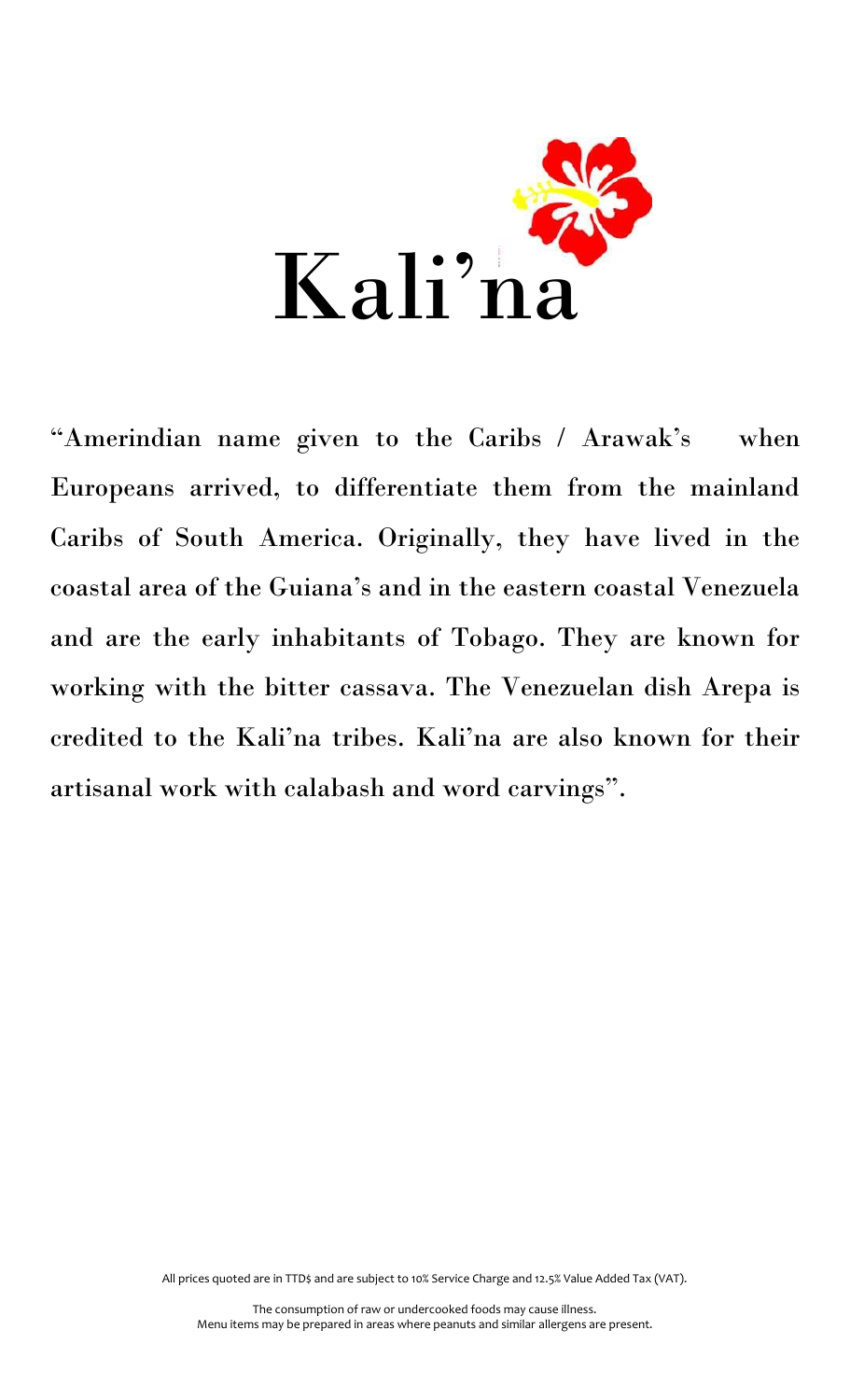#### **(G, V) Soup Du Jour 55**

Your Server will gladly introduce today's soup

### **(G) Orange Pesto Flavoured Shrimp 90**

Organic Mixed Greens

### **(V) Island Vegetable Spring Roll 75**

Spiced Local Basil Tomato Sauce

### **Smoked Salmon Rillette 90**

Capers, Chives and Crème Fraiche

# **(G, V) Organic Mixed Green Salad 70** Tomato Dressing & Fried Tofu

All prices quoted are in TTD\$ and are subject to 10% Service Charge and 12.5% Value Added Tax (VAT).